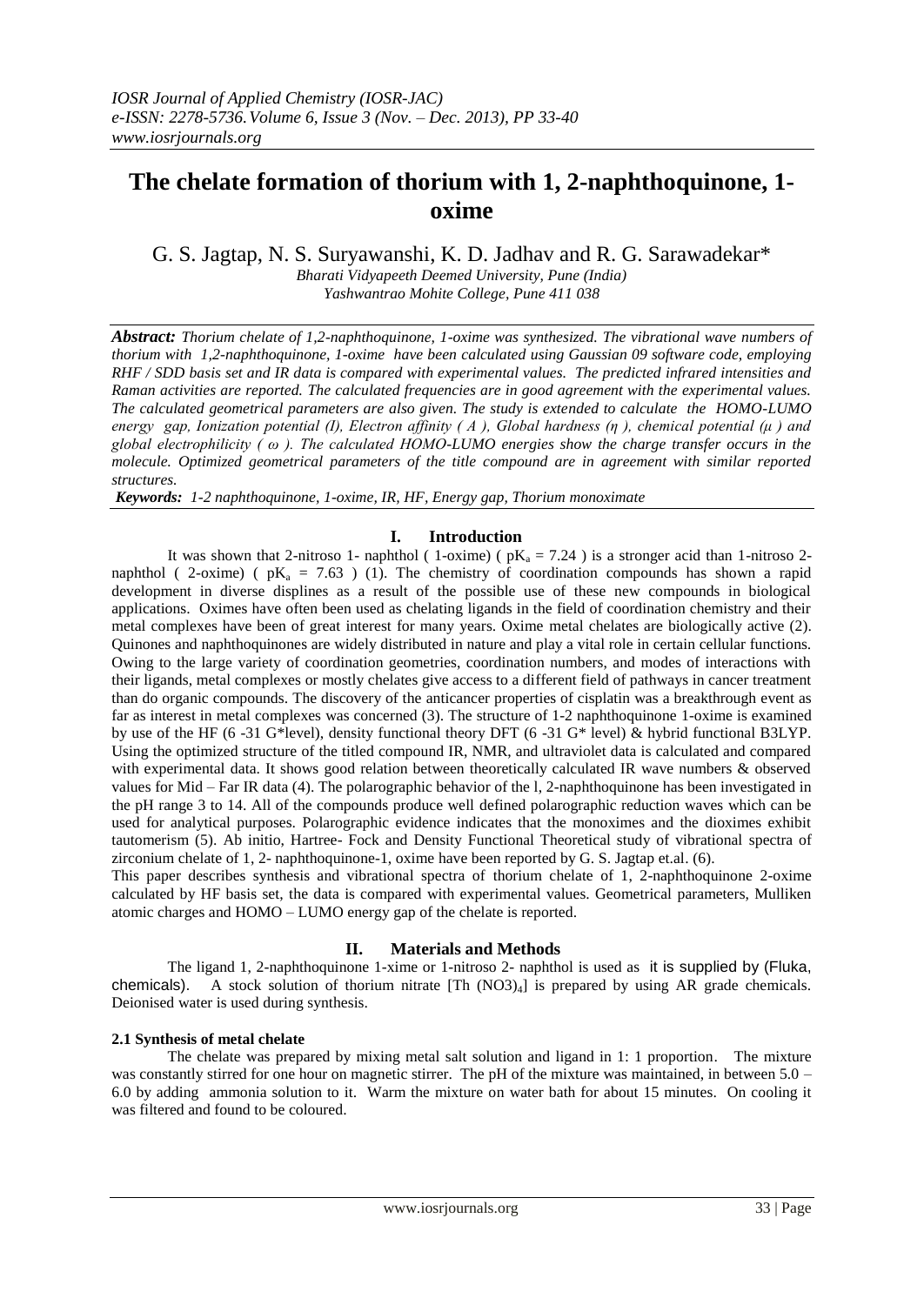#### **2.2 Instrumental Analysis**

Elemental analysis was carried out with a Perkin Elmer 2400 series for C, H, and O & N. The IR spectra was recorded on a Thermo Fischer FTIR spectrophotometer iS5 model in a KBr matrix and in the range of  $4000 - 400$  cm<sup>-1</sup> as well as in the range of  $1000 - 300$  cm<sup>-1</sup>.

#### **2.2.1 Computational details**

The entire calculations conducted in the present work were performed at Hartree – Fock (HF/ SDD) basis set in the Gaussian 09 software code. The geometries were first determined at the Hartree – Fock level of employing SDD basis set (7,8).

The wave number value computed theoretically contains known systematic error due to the negligence of electron correlation. We have used the scaling factor value of 0.9393 for HF /SDD basic set. The absence of imaginary wave number on the calculated Vibrating Spectrum confirms that the structure corresponds to minimum energy. HOMO-LUMO energy gap and other related molecular parameters are calculated.

#### **III. Results and Discussion**

The infra red absorption frequencies of  $Th(NOO)<sub>2</sub>$  are analysed on the basic of the characteristics vibration of hydroxyl, Carbonyl, C=N, N-O and Th-N modes. The computed vibrational wave numbers of IR with intensity are used for identifying modes unambiguously. The harmonics vibrational frequencies calculated for Th (NOO) $\alpha$  at HF using the SDD basis set have been presented in Table -1. It can be noted that calculated results are harmonics frequencies while the observed contains unharmonic contribution also. The value of the wave number is lower than the former due to anharmonicity. Comparison between the calculated and the observed vibration spectra help us to understand the observed spectral frequency.

| Sr.No | $Cald.cm^{-1}$ | Intensity | Raman Activity | $Exp cm^{-1}$            | Int.                     | Assignment       |
|-------|----------------|-----------|----------------|--------------------------|--------------------------|------------------|
| 1.    | 23.84          | 0.933     | 21.286736      | $\overline{\phantom{a}}$ | Ξ.                       | Deformation      |
| 2.    | 98.79          | 7.425     | 88.209591      | --                       | Ξ.                       | Deformation      |
| 3.    | 147.26         | 7.928     | 131.488454     | LL.                      | u.                       | Deformation      |
| 4.    | 174.59         | 11.114    | 155.891411     | Ш.                       | $\overline{\phantom{a}}$ | Deformation      |
| 5.    | 188.37         | 21.776    | 168.195573     | --                       | --                       | Deformation      |
| 6.    | 196.23         | 10.981    | 175.213767     | $\overline{\phantom{a}}$ | --                       | Deformation      |
| 7.    | 211.34         | 0.203     | 188.705486     | $\overline{\phantom{a}}$ | $\overline{\phantom{a}}$ | Deformation      |
| 8.    | 215.49         | 22.116    | 192.411021     | $-$                      | Ш.                       |                  |
| 9.    | 249.01         | 0.967     | 222.341029     | --                       | --                       |                  |
| 10.   | 254.08         | 3.384     | 226.868032     | LL.                      | Ξ.                       |                  |
| 11.   | 328.82         | 122.9     | 293.603378     | $\overline{\phantom{a}}$ | u.                       | M-O Stretching   |
| 12.   | 349.19         | 30.389    | 311.791751     | $\overline{\phantom{a}}$ | $\overline{\phantom{a}}$ | M-O Bending      |
| 13.   | 372.74         | 121.32    | 332.819546     | 376.21                   | 0.0453                   | C-N Stretching   |
| 14.   | 388.8          | 23.681    | 347.15952      |                          |                          | O-H Bending      |
| 15.   | 399.67         | 3.384     | 356.865343     | 489.60                   | 0.718                    | M-O Stretching   |
| 16.   | 423.17         | 7.604     | 377.848493     | $\bar{\phantom{a}}$      |                          | M-O Stretching   |
| 17.   | 437.76         | 7.977     | 390.875904     |                          |                          | C-H Bending o.p. |
| 18.   | 447.86         | 4.139     | 399.894194     | LL.                      | u.                       | C-H Bending o.p. |
| 19.   | 508.96         | 87.017    | 454.450384     | 501.94                   | 0.507                    | O-H Bending      |
| 20.   | 520.83         | 19.002    | 465.049107     |                          |                          | M-O Bending      |
| 21.   | 530.76         | 25.625    | 473.915604     | 529.31                   | 0.596                    | O-H Bending      |
| 22.   | 558.44         | 2.178     | 498.631076     | 554.60                   | 0.696                    | C-H Bending o.p  |
| 23.   | 560.25         | 6.702     | 500.247225     | 577.80                   | 0.793                    | C-H Bending o.p  |
| 24.   | 594.37         | 57.46     | 530.712973     | 590.50                   | 0.730                    | O-H Bending      |
| 25.   | 597.06         | 0.105     | 533.114874     | $\mathbb{L}^{\perp}$     |                          | deformation      |
| 26.   | 610.51         | 23.902    | 545.124379     | 603.00                   | 0.862                    | C-H Bending o.p  |
| 27.   | 620.11         | 25.178    | 553.696219     | $\overline{a}$           | u.                       | C-H Bending o.p  |
| 28.   | 648.96         | 34.546    | 579.456384     | $\overline{\phantom{a}}$ | --                       | M-O Bending      |
| 29.   | 654.45         | 39.802    | 584.358405     | Ξ.                       | Щ,                       | M-O Bending      |
| 30.   | 689.59         | 78.236    | 615.734911     | 680.90                   | 0.385                    | deformation      |
| 31.   | 694.94         | 26.047    | 620.511926     | $\sim$                   |                          | $M-N$            |
| 32.   | 742.68         | 9.808     | 663.138972     | 739.40                   | 0.780                    | C-H Bending o.p  |
| 33.   | 745.02         | 8.827     | 665.228358     | 758.18                   | 0.821                    | C-H Bending o.p  |
| 34.   | 788.90         | 152.176   | 704.40881      | 783.40                   | 0.772                    | O-H Bending      |
| 35.   | 831.28         | 19.856    | 742.249912     | $\overline{a}$           | $\overline{\phantom{a}}$ | C-C Stretching   |
| 36.   | 832.53         | 14.176    | 743.366037     | $\overline{\phantom{a}}$ | $\overline{\phantom{a}}$ | C-C Stretching   |
| 37.   | 836.96         | 101.404   | 747.321584     | $\overline{a}$           | $\overline{\phantom{a}}$ | deformation      |
| 38.   | 842.27         | 27.852    | 752.062883     | 841.36                   | 0.722                    |                  |
| 39.   | 864.06         | 52.234    | 771.519174     | $\overline{a}$           |                          | C-H Bending o.p  |

Table 1: Infra red Wave numbers of Thorium1-oximate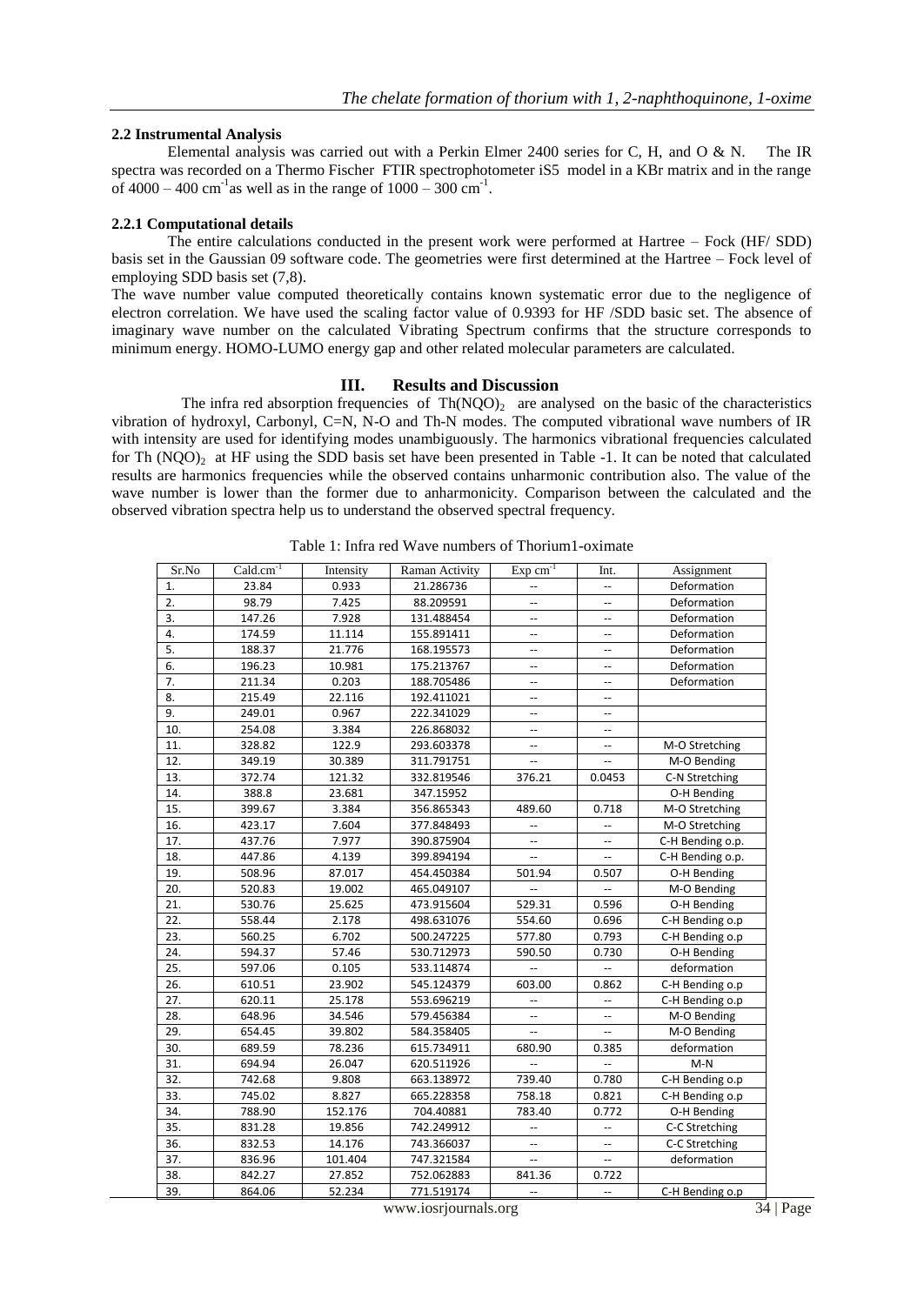| 40.        | 864.60             | 26.269            | 772.00134                  | $\overline{\phantom{a}}$            |                                                     | C-H Bending o.p                    |
|------------|--------------------|-------------------|----------------------------|-------------------------------------|-----------------------------------------------------|------------------------------------|
| 41.        | 887.34             | 19.067            | 792.305886                 | 888.20                              | 0.722                                               | C-H Bending o.p                    |
| 42.        | 888.99             | 3.801             | 793.779171                 |                                     |                                                     | C-H Bending o.p                    |
| 43.        | 938.97             | 87.821            | 838.406313                 | 930.60                              | 0.169                                               | C-H Bending o.p                    |
| 44.        | 940.61             | 134.87            | 839.870669                 |                                     |                                                     | C-H Bending o.p                    |
| 45.        | 989.33             | 10.91             | 883.372757                 |                                     |                                                     |                                    |
| 46.        | 989.56             | 5.025             | 883.578124                 | Ξ.                                  | ω.                                                  |                                    |
| 47.        | 1007.42            | 10.118            | 899.525318                 | $\overline{\phantom{a}}$            | $\hspace{0.05cm} -\hspace{0.05cm} -\hspace{0.05cm}$ | C-H Bending o.p                    |
| 48.        | 1018.38            | 1.4897            | 909.311502                 | $\overline{\phantom{a}}$            | $\overline{\phantom{a}}$                            | C-H Bending o.p                    |
| 49.        | 1106.25            | 0.494             | 987.770625                 | 1086.27                             | 0.652                                               | C-H Bending o.p                    |
| 50.        | 1108.75            | 0.951             | 990.002875                 | 1101.00                             | 0.668                                               | C-H Bending o.p                    |
| 51.        | 1121.19            | 56.567            | 1001.110551                |                                     |                                                     | C-C stretching                     |
| 52.        | 1126.75            | 34.831            | 1006.075075                | $\qquad \qquad -$                   |                                                     | C-C stretching                     |
| 53.        | 1135.00            | 3.03              | 1013.4415                  | Ξ.                                  | $\overline{\phantom{a}}$                            | C-H Bending o.p                    |
| 54.        | 1140.01            | 2.664             | 1017.914929                | 1137.56                             | 0.641                                               | C-H Bending o.p                    |
| 55.        | 1155.38            | 1.579             | 1031.638802                | 1153.97                             | 0.892                                               | C-H Bending o.p                    |
| 56.        | 1178.41            | 28.939            | 1052.202289                | 1173.73                             | 0.746                                               | N-O stretching                     |
| 57.        | 1183.92            | 22.953            | 1057.122168                |                                     |                                                     | N-O stretching                     |
| 58.        | 1203.34            | 6.03              | 1074.462286                | 1216.08                             | 1.117                                               | C-H Bending                        |
| 59.        | 1234.76            | 36.16             | 1102.517204                | 1235.80                             | 0.623                                               | C-H Bending i.p                    |
| 60.        | 1234.97            | 21.513            | 1102.704713                |                                     |                                                     | C-H Bending i.p                    |
| 61.        | 1272.69            | 295.78            | 1136.384901                | 1260.83                             | 0.595                                               | C-C stretching                     |
| 62.        | 1276.43            | 17.158            | 1139.724347                | $\overline{\phantom{a}}$            | $\hspace{0.05cm} -\hspace{0.05cm} -\hspace{0.05cm}$ | C-H Bending i.p                    |
| 63.        | 1293.40            | 8.155             | 1154.87686                 | 1293.80                             | 0.468                                               | C-H Bending i.p                    |
| 64.        | 1301.11            | 44.614            | 1161.761119                |                                     |                                                     | C-H Bending i.p                    |
| 65.        | 1315.08            | 3.136             | 1174.234932                | 1310.05                             | 0.854                                               | N-O Stretching                     |
| 66.        | 1319.46            | 7.436             | 1178.145834                |                                     |                                                     | C-C stretching                     |
| 67.        | 1352.35            | 27.845            | 1207.513315                | 1344.56                             | 0.966                                               | C-H Bending i.p                    |
| 68.        | 1361.95            | 5.062             | 1216.085155                |                                     |                                                     | C-H Bending i.p                    |
| 69.        | 1399.10            | 57.883            | 1249.25639                 | 1384.34                             | 1.279                                               |                                    |
| 70.        | 1400.93            | 36.446            | 1250.890397                | 1404.22                             | 1.073                                               | C-H Bending i.p<br>C-H Bending i.p |
| 71.        | 1461.15            | 0.782             | 1304.660835                |                                     |                                                     | C-C stretching                     |
| 72.        | 1463.29            | 3.442             |                            | 1454.65                             | 0.592                                               | C-H Bending i.p                    |
| 73.        |                    |                   | 1306.571641                |                                     | 0.694                                               |                                    |
| 74.        | 1490.81<br>1498.75 | 19.061<br>19.426  | 1331.144249<br>1338.233875 | 1477.82                             |                                                     | O-H Bending<br>C-C stretching      |
| 75.        | 1520.52            | 7.031             | 1357.672308                | 1524.57                             | 0.911                                               | O-H Bending                        |
| 76.        |                    |                   |                            |                                     |                                                     |                                    |
| 77.        | 1562.67            | 83.886            | 1395.308043                | 1557.50                             | 1.292                                               | C-O Stretching<br>C-O Stretching   |
| 78.        | 1568.74<br>1584.10 | 133.628<br>84.426 | 1400.727946<br>1414.44289  | 1580.40                             | 0.329                                               | O-H Bending                        |
|            |                    |                   |                            |                                     |                                                     |                                    |
| 79.<br>80. | 1621.60<br>1624.00 | 110.588<br>24.559 | 1447.92664<br>1450.0696    | 1609.65                             | 1.073                                               | C-H Bending i.p<br>C-C stretching  |
|            |                    | 44.195            |                            | 1647.70                             | 0.545                                               | C-C stretching                     |
| 81.        | 1654.30            |                   | 1477.12447                 |                                     |                                                     | C-C stretching                     |
| 82.<br>83. | 1654.96<br>1707.27 | 3.726<br>28.746   | 1477.713784                | $\overline{\phantom{a}}$            |                                                     | C-N stretching                     |
|            |                    |                   | 1524.421383                | $-\, -$                             | --                                                  |                                    |
| 84.        | 1722.45            | 4.71              | 1537.975605                | $\overline{\phantom{a}}$            |                                                     | C-O stretching                     |
| 85.        | 1747.15            | 201.235           | 1560.030235                | 1746.10<br>$\overline{\phantom{a}}$ | 0.884<br>--                                         | C-C stretching                     |
| 86.<br>87. | 1750.47            | 104.291           | 1562.994663                |                                     |                                                     | C-C stretching                     |
|            | 1803.65            | 70.667            | 1610.479085                |                                     |                                                     | C-C stretching                     |
| 88.        | 1807.98            | 71.047            | 1614.345342                | $\qquad \qquad -$                   | $\hspace{0.05cm} -\hspace{0.05cm} -\hspace{0.05cm}$ | C-O stretching                     |
| 89.        | 1826.90            | 356.751           | 1631.23901                 | $\overline{\phantom{a}}$            | --                                                  | C-N stretching                     |
| 90.        | 1837.13            | 89.831            | 1640.373377                | $\overline{\phantom{a}}$            |                                                     | C-N stretching                     |
| 91.        | 1885.21            | 0.984             | 1683.304009                | $\bar{\phantom{a}}$                 | Ξ.                                                  | C-C stretching                     |
| 92.        | 1886.08            | 0.824             | 1684.080832                | --                                  | --                                                  | C-C stretching                     |
| 93.        | 1920.72            | 33.52             | 1715.010888                | $-$                                 | $\overline{\phantom{a}}$                            | C-C stretching                     |
| 94.        | 1923.07            | 89.096            | 1717.109203                | 1944.30                             | 0.837                                               | C-C stretching                     |
| 95.        | 3391.55            | 9.168             | 3028.314995                | 3247.80                             | 0.240                                               | C-H stretching                     |
| 96.        | 3394.27            | 5.116             | 3030.743683                |                                     |                                                     | C-H stretching                     |

*The chelate formation of thorium with 1, 2-naphthoquinone, 1-oxime* 

www.iosrjournals.org 35 | Page

97. 3400.34 3.233 3036.163586 -- - C-H stretching 98. 3402.25 3.736 3037.869025 -- - - C-H stretching<br>99. 3407.15 42.564 3042.244235 -- - - C-H stretching 99. 3407.15 42.564 3042.244235 -- - C-H stretching<br>100. 3410.00 31.001 3044.789 - - C-H stretching

101. 3425.22 34.35 3058.378938 -- - C-H stretching 102. 3427.13 40.34 3060.084377 -- - C-H stretching 103. 3428.04 32.9 3060.896916 -- - C-H stretching 104. 3430.02 51.187 3062.664858 -- - C-H stretching 105. 3436.92 105.19 3068.825868 -- - - C-H stretching<br>106. 3484.14 40.911 3110.988606 -- - - C-H stretching

31.001 3044.789 -- C-H stretching

 $-$  C-H stretching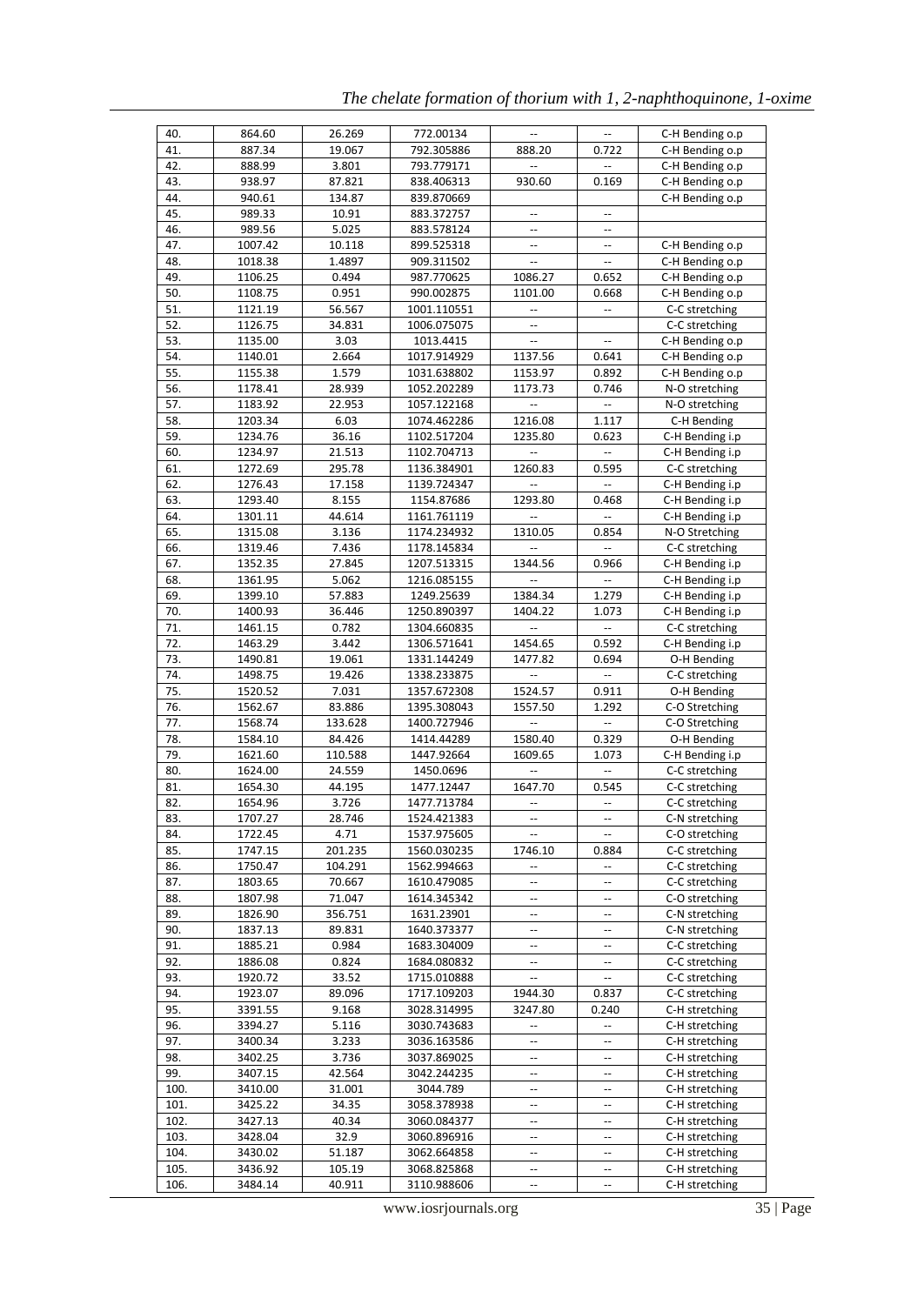| 107. | 3902.01 | 46.244  | 3484.104729 | 3904.00 | 0.553 | L<br>stretching |
|------|---------|---------|-------------|---------|-------|-----------------|
| 108. | 3914.88 | 188.044 | 3495.596352 | 3912.70 | 0.599 | L<br>stretching |

O-H vibrations

The hydroxyl OH group provides four normal vibrations, νOH, δOH and γOH, of which not only the stretching vibration but also the out-of-plane deformation is good group vibrations

(9). HF level calculations give the vOH mode at 3902.01 and 3914.88  $cm^{-1}$  and we observed these values at 3904.00 and 3912.70 cm<sup>-1</sup>. The moderate to strong absorption at  $1350 \pm 40$  cm<sup>-1</sup> in the spectrum of phenol is assigned to δOH mode (10). In the FTIR spectrum of title compound, the vibration at 1344.56 is observed for δOH mode. This band is predicted by HF at 1400.93. cm<sup>-1</sup>. The γOH mode is observed in the FTIR spectrum at 376.21 cm<sup>-1</sup>. The vibrations for  $\gamma$ OH are predicted by HF at 388.80 cm<sup>-1</sup>.

#### **C-H vibration**

The Naphthalene structure shows the presence of structural vibration in the region  $3250-2950$  cm<sup>-1</sup> which is characteristics for the zero identification of C-H stretching vibration .The region 3250-3100 cm<sup>-1</sup> is for symmetric stretching. and 3100-2950 cm<sup>-1</sup> for are asymmetric stretching modes of vibration.(11). For most cases, the naphtholic C-H vibration absorption bands are usually weak and it is too weak for detection. In the present work, for the Th(NQO)<sub>2</sub> the FTIR band is observed at 3247.8 cm<sup>-1</sup> have been assigned to C-H stretching vibration. The HF level predicted absorptions at 3391.55, 3394.27, 3400.34, 3402.25, 3407.15, 3410.00, 3425.22, 3427.13, 3428.04, 3430.02, 3436.92 and 3484.14,  $\text{cm}^{-1}$ .

The title compound has both C-H out of plane and in plane bending vibration. The out of plane bending mode of C-H vibration of Th(NQO)<sub>2</sub> is predicted at 437-648,  $742-1155$  cm<sup>-1</sup> and in experimental values found at 554-603, 739-1153cm<sup>-1.</sup> These frequencies are well in agreement with the experimental and predicted data. HF level and SDD basis shows this region which gives number of vibration and are comparable with experimental results as shown in Fig 1. In plane bending vibration, the regions is predicted at 1234-1463 cm<sup>-1</sup> which is comparable with the experimental recorded data at  $1272-1454$  cm<sup>-T</sup>.

#### **C=N Vibrations.**

The stretching frequency of C=N bond is observed at  $1700.2$  and  $1693.8$  cm<sup>-1,</sup> in the FTIR spectra of Th(NQO)<sub>2</sub> while these are predicted by HF/ SDD at 1923.07 and 1707.27 cm<sup>-1</sup>. The bending frequency of C=N is found in the FTIR spectrum at 797.2 cm 1 while HF / SDD predicted at 831.28 and 372.74 cm 1. The V(C=N) in chelates shows lower frequency owing to elongation of these bonds on co-ordination.

#### **N-O Bending Vibration.**

The observation of  $\gamma(N-O)$  wave number is not observed in the FTIR spectrum. HF/SDD level predicted IR frequencies at 196.23, 188.37 and 98.79 cm<sup>-1</sup>. The absorption of this  $\gamma$ (N-O) at higher wave number indicates that this bond is significantly shorter in the chelates. The higher wave length of the N-O indicates that nitroso atoms of the oxime group coordinate to the centre (12,13).

#### **N-O Stretching Vibration**

The observation of (N-O) stretching vibration is found at 1192.2 cm<sup>-1</sup> while HF/SDD level predicted IR frequencies at  $1178.41$  and  $1183.92$  cm<sup>-1</sup>.

### **Th-N Stretching.**

The frequencies of Th-N stretching are not observed in the FTIR spectrum but the predicted IR values are at  $196.23$  cm<sup>-1</sup> by HF level.

Th-N bending vibration

The IR absorption frequencies of Th- N bending is predicted at 174.89 cm<sup>-1</sup>with HF level.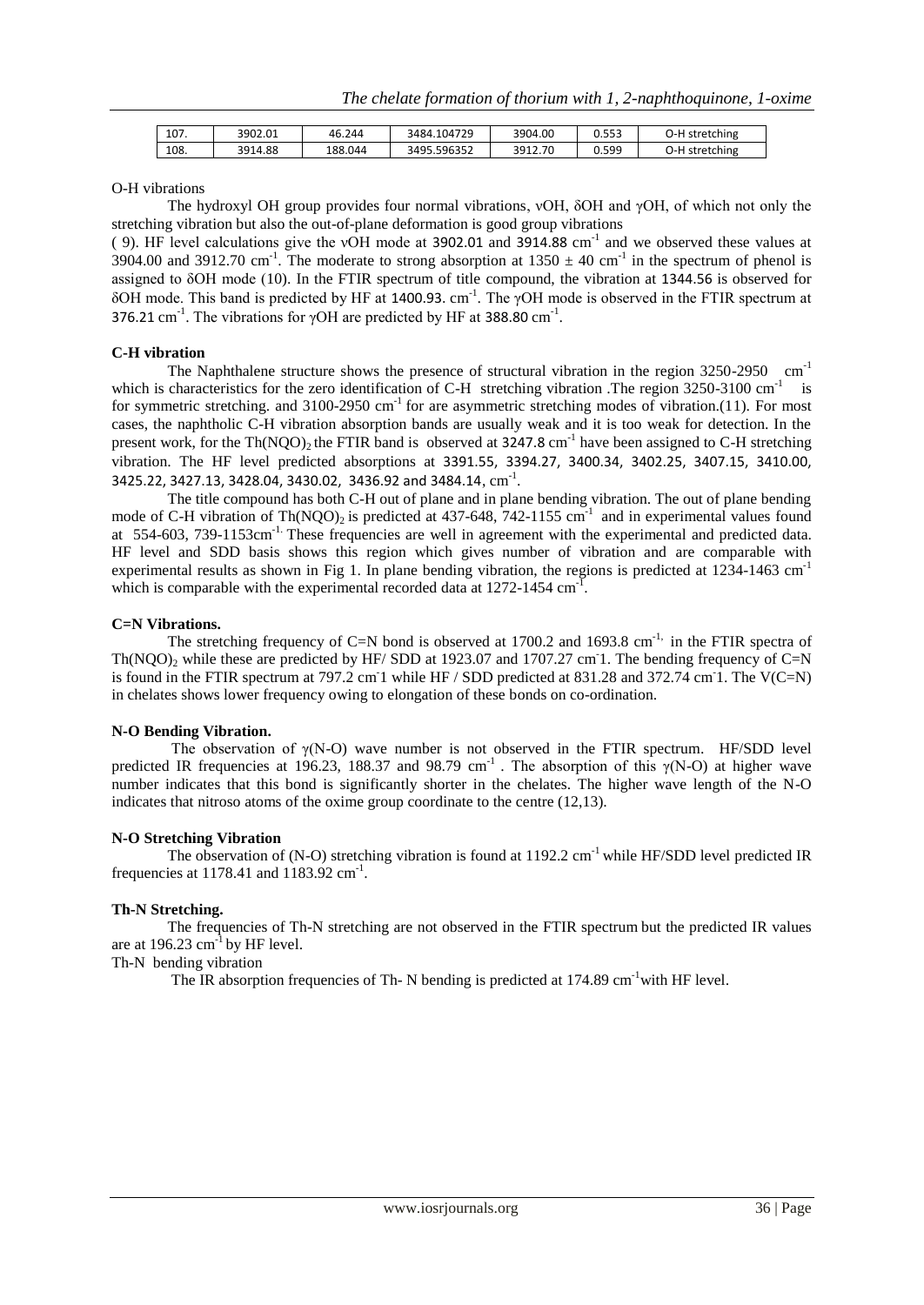

Fig.1 Molecular structure of thorium 1-oximate

Molecular geometry.

The optimized structure parameters of Th  $(NOO)_2$  calculated by ab initio, HF/SDD basis set are listed in Table 2 in accordance with the atom numbering scheme given in Fig  $-1$ . The values of bond length in  $A^0$ , bond angles and dihedral angles in degree are given in Table 2.

|                                   | 1 able No:-2                        |                                                   |         | Bond Length and Bong Angle and Dinedral Angle of Thi-oximate       |            |
|-----------------------------------|-------------------------------------|---------------------------------------------------|---------|--------------------------------------------------------------------|------------|
| Bond                              | Bond<br>Length $\operatorname{A^0}$ | <b>Bong Angle</b>                                 | (0)     | Dihedral Angle                                                     | $A^0$      |
| H41-O39                           | 0.96                                | H41-O39-N34                                       | 109.472 | H41-O39-N34-C27                                                    | 90.207     |
| H40-O38                           | 0.96                                | H40-O38-N35                                       | 109.471 | H40-O38-N35-C11                                                    | 149.792    |
| O39-N34                           | 1.36                                | O39-N34-C27                                       | 123.707 | O39-N34-C27-C20                                                    | $-8.688$   |
| O38-N35                           | 1.36                                | O38-N35-C11                                       | 123.707 | O38-N35-C11-C4                                                     | 8.688      |
| O37-C14                           | 1.287                               | O37-C14-C11                                       | 120.490 | O37-C14-C11-C4                                                     | $-178.644$ |
| O36-C30                           | 1.287                               | O36-C30-C27                                       | 120.490 | O36-C30-C27-C3                                                     | 178.644    |
| N35-C11                           | 1.305                               | N35-C11-C4                                        | 121.392 | N35-C11-C4-C3                                                      | $-179.938$ |
| N34-C27                           | 1.305                               | N34-C27-C20                                       | 121.392 | N34-C27-C20-C19                                                    | 179.937    |
| Th <sub>33</sub> -N <sub>34</sub> | 2.297                               | O39-N34-Th33                                      | 123.726 | Th33-O37-C14-C11                                                   | $-10.177$  |
| Th <sub>33</sub> -N <sub>37</sub> | 2.272                               | C14-C37-Th33                                      | 113.215 | Th33-N34-C27-C20                                                   | 171.685    |
| H32-C31                           | 1.07                                | H32-C31-C26                                       | 120.008 | H32-C31-C26-C19                                                    | $-179.974$ |
| C31-C26                           | 1.359                               | C31-C26-C19                                       | 120.926 | C31-C26-C19-C18                                                    | 179.725    |
| C30-C27                           | 1.436                               | C30-C27-C20                                       | 119.602 | C30-C27-C20-C19                                                    | 0.623      |
| H29-C22                           | 1.70                                | H29-C22-C21                                       | 120.006 | H29-C22-C21-C20                                                    | $-179.966$ |
| H28-C21                           | 1.07                                | H28-C21-C20                                       | 120.007 | H28-C21-C20-C19                                                    | $-179.957$ |
| C <sub>27</sub> -C <sub>20</sub>  | 1.397                               | C27-C20-C19                                       | 119.776 | C27-C20-C19-C18                                                    | 179.870    |
| $C26-C19$                         | 1.408                               | C <sub>26</sub> -C <sub>19</sub> -C <sub>18</sub> | 119.552 | C <sub>26</sub> -C <sub>19</sub> -C <sub>18</sub> -C <sub>17</sub> | $-179.94$  |
| H <sub>25</sub> -C <sub>18</sub>  | 1.07                                | H <sub>25</sub> -C <sub>18</sub> -C <sub>17</sub> | 119.94  | H <sub>25</sub> -C <sub>18</sub> -C <sub>17</sub> -C <sub>22</sub> | $-179.998$ |
| H24-C17                           | 1.07                                | H24-C17-C18                                       | 119.972 | H24-C17-C22-C21                                                    | 179.972    |
| $C2-C1$                           | 1.355                               | $C1-C2-C3$                                        | 120.120 | C4-C3-C2-C1                                                        | $-0.0613$  |
| $C3-C2$                           | 1.401                               | $C2-C3-C4$                                        | 119.700 | C5-C4-C3-C2                                                        | 0.0834     |
| $C4-C3$                           | 1.358                               | $C5-C4-C3$                                        | 120.151 | C6-C5-C4-C3                                                        | $-0.0493$  |
| $C5-C4$                           | 1.401                               | 6C-C5-C4                                          | 119.985 | H8-C3-C2-C1                                                        | $-179.998$ |
| $C6-C5$                           | 1.354                               | C10-C3-C2                                         | 119.522 | C10-C3-C2-C1                                                       | 179.988    |
| $H7-C10$                          | 1.070                               | H8-C1-C2                                          | 119.972 | C11-C4-C3-C2                                                       | $-179.871$ |
| $H8-C1$                           | 1.07                                | $C11-C4-C3$                                       | 119.776 | H12-C5-C4-C3                                                       | 179.995    |

Table No:-2 Bond Length and Bong Angle and Dihedral Angle of Th1-oximate

The CNO angle in typical oximes is relatively constant around  $112-113^{\circ}$  (14, 15). In the present chelate the C27-N34-O39 angle is opened up by about 10<sup>°</sup> from the expected value and found constant for all four angles. The naphthalene carbon ring is relatively planar, the largest deviation from the mean plane being  $0.023 \text{ A}^{\circ}$  for the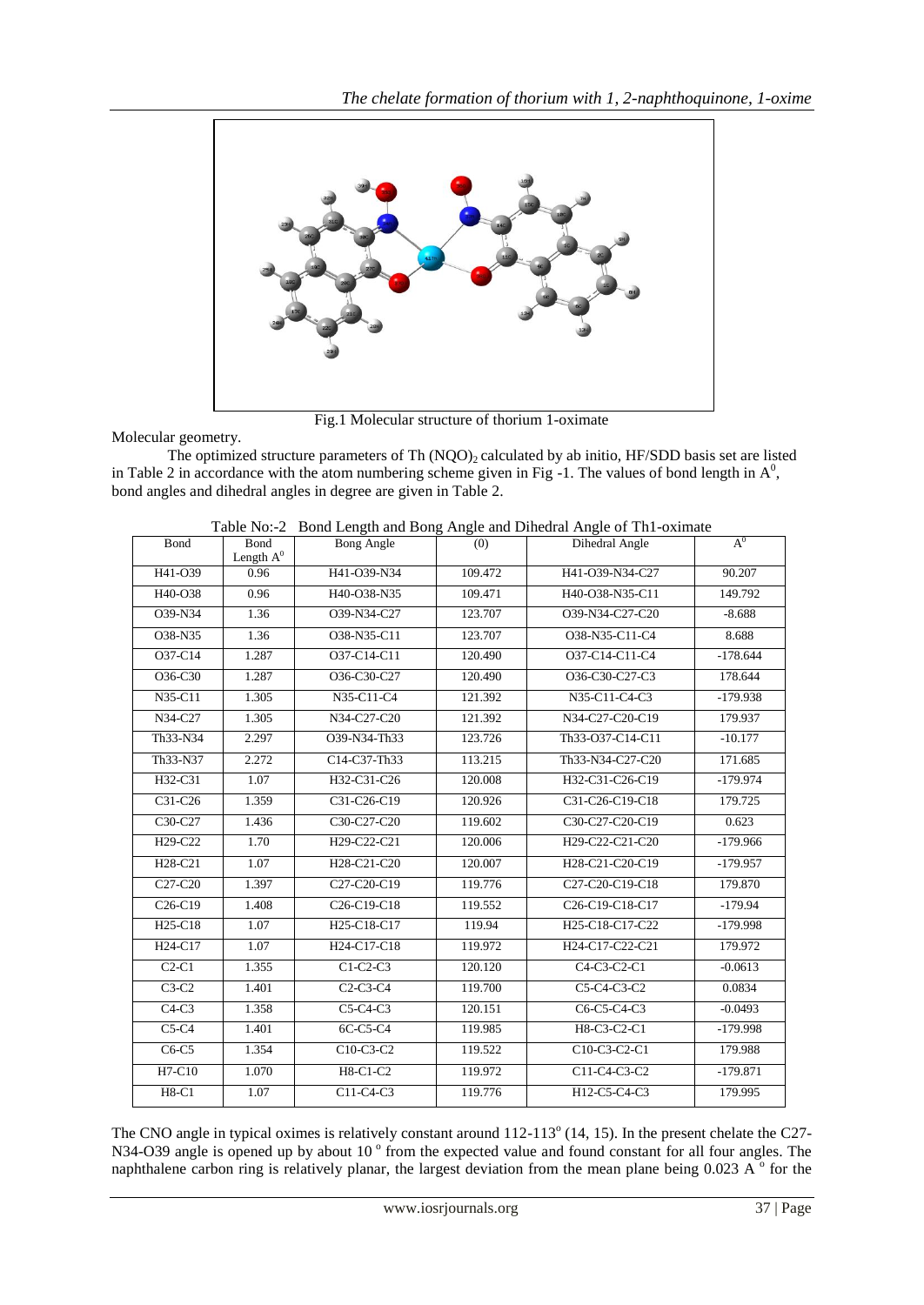C1 carbon atom. The N and O atoms lie approximately in the naphthalene mean plane. A further interesting finding is that the outside angle C4-C11-N25 [121.392<sup>o</sup>] is significantly larger than the inside angle C14-C11-N35 [ 119.001<sup>°</sup>]. It may be noted that almost the same differences are predicted. It is obvious that the only marked distortions of the geometry and orientation of the present 1,2-oxime groups are associated with the oxime groups on the carbon atom.Fig.2 shows atomic charges of atoms.

## **Mulliken Atomic Charges**

 Mulliken charges arise from the Mulliken population analysis (16,17) and provide a means of estimating [partial atomic charges](http://en.wikipedia.org/wiki/Partial_charge) from calculations carried out by the methods of [computational chemistry,](http://en.wikipedia.org/wiki/Computational_chemistry) particularly those based on the [linear combination of atomic orbitals molecular orbital method,](http://en.wikipedia.org/wiki/Linear_combination_of_atomic_orbitals_molecular_orbital_method) and are routinely used as variables in linear regression QSAR procedures(18).

In the application of quantum mechanical calculation to molecular system, the calculation of effective atomic charges plays an important role. The electron distribution of Th  $(NOO)_2$  is compared in the two different mechanical methods and the sensitivity of the calculated charges to charge in choice of methods is studied. By determining electron population of each atom in the defined basis function, the Mulliken charges are calculated by HF/SDD. The results are presented in Table-3 which the values of atomic charges of each atom of the concerned molecule. Fig. 2 shows Atomic charge against atoms of the said molecule.

| Sr.            | Atom           | Atomic charge | Sr. No. | Atom  | Atomic      |
|----------------|----------------|---------------|---------|-------|-------------|
| No.            |                |               |         |       | charge      |
| 1              | 1 <sup>C</sup> | $-0.251275$   | 22      | 22C   | $-0.326573$ |
| $\overline{2}$ | 2 C            | $-0.410219$   | 23      | 23 H  | 0.216324    |
| 3              | $3 \text{ C}$  | 0.413605      | 24      | 24 H  | 0.213478    |
| $\overline{4}$ | 4 C            | 0.144949      | 25      | 25 H  | 0.218348    |
| 5              | 5 C            | $-0.279177$   | 26      | 26 C  | $-0.449054$ |
| 6              | 6 C            | $-0.332238$   | 27      | 27 C  | 0.229270    |
| $\overline{7}$ | 7 H            | 0.213163      | 28      | 28 H  | 0.201822    |
| 8              | 8 H            | 0.207409      | 29      | 29 H  | 0.208906    |
| 9              | 9 H            | 0.213888      | 30      | 30 C  | 0.364040    |
| 10             | 10 C           | $-0.455942$   | 31      | 31 C  | $-0.402844$ |
| 11             | 11 C           | 0.233087      | 32      | 32 H  | 0.235988    |
| 12             | 12 H           | 0.312284      | 33      | 33 Th | 2.210392    |
| 13             | 13 H           | 0.206175      | 34      | 34 N  | $-0.651137$ |
| 14             | 14 C           | 0.357746      | 35      | 35 N  | $-0.608482$ |
| 15             | 15 C           | $-0.401937$   | 36      | 36 O  | $-0.731165$ |
| 16             | 16 H           | 0.230802      | 37      | 37 O  | $-0.730705$ |
| 17             | 17 C           | $-0.260260$   | 38      | 38 O  | $-0.614829$ |
| 18             | 18 C           | $-0.399351$   | 39      | 39 O  | $-0.578630$ |
| 19             | 19 C           | 0.404330      | 40      | 40 H  | 0.490436    |
| 20             | 20 C           | 0.195699      | 41      | 41 H  | 0.429844    |
| 21             | 21 C           | $-0.268169$   |         |       |             |

Table-3:- Mulliken Atomic Charges of Th $(NOO)_{2}$ 

## Fig.2 Atomic charge on each atom

HOMO-LUMO energy gap and related molecular properties.

The HOMO-LUMO energy gap of the molecule  $Th(NOO)_2$  in the HF and SDD basis set has been calculated. The HOMO-LUMO energy gap is constant in both methods. It is known that the value of *E*HOMO is often associated with the electron donating ability of inhibitor molecule, higher values of *E*HOMO is an indication of the greater ease of donating electrons to the unoccupied d orbital of the receptor. The value of *E*LUMO is related to the ability of the molecule to accept electrons, lower values of *E*LUMO shows the receptor would accept electrons. Consequently, the value of *Egap* provides a measure for the stability of the formed complex on the metal surface. The frame work of SCF MO theory, the ionization energy and electron affinity can be expressed through HOMO and LUMO energies AS I= -E  $_{HOMO}$ , A= -E  $_{LUMO}$ . The hardness compounds to the gap between the HOMO and LUMO orbital energies. If the gap energy is higher than the Hardness is also larger. The global hardness  $\eta = \frac{1}{2}$  (E HOMO-E LUMO). The hardness is associated with the stability of chemical potential (μ) can be expressed in combination of electron affinity and ionization potential. The global electrophilicity index  $\binom{1}{0}$  is also calculated and listed in table-4.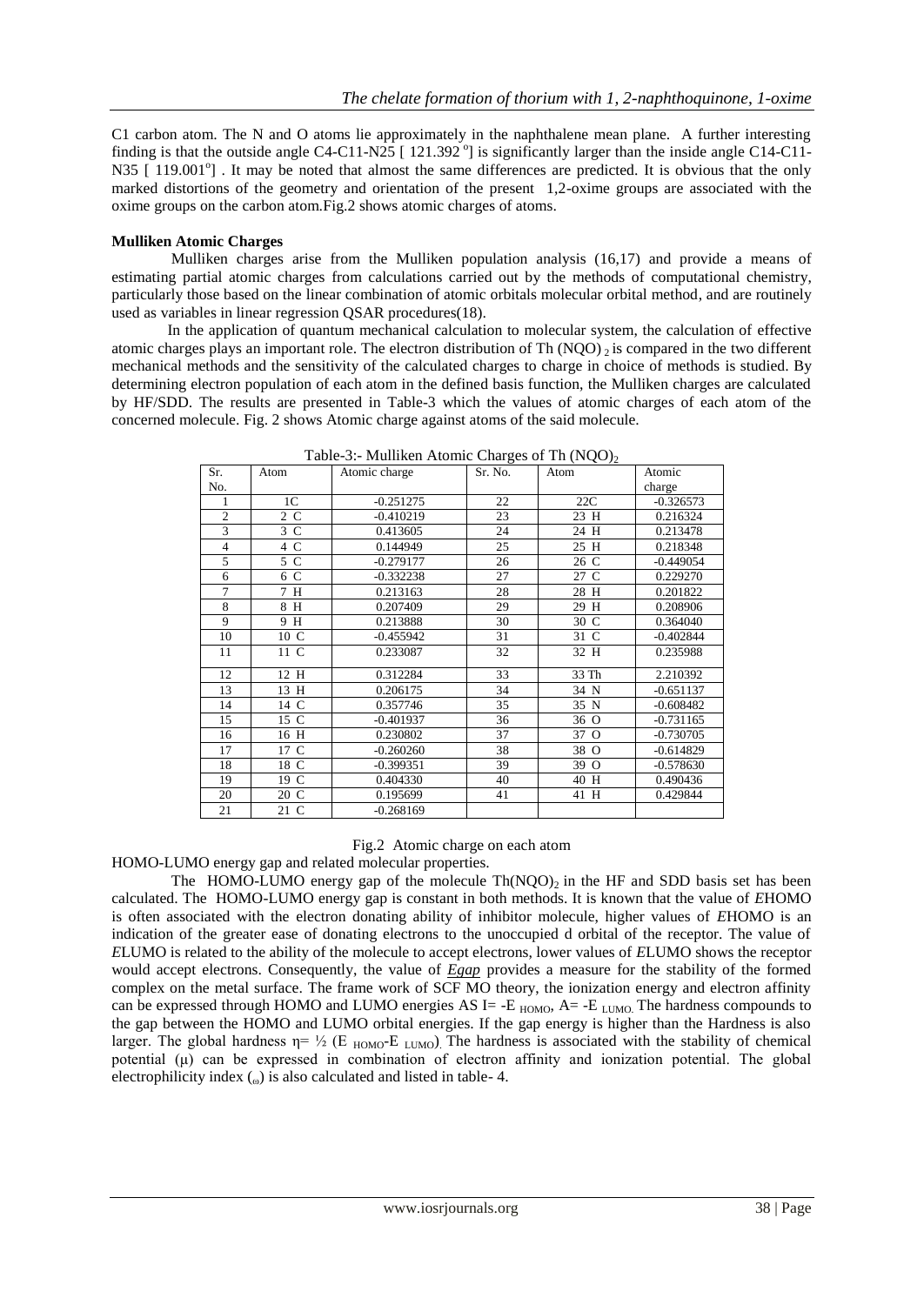| <b>Molecular Properties</b>        | HF/SDD     |
|------------------------------------|------------|
| HOMO eV                            | $-0.22404$ |
| LUMO eV                            | $-0.03485$ |
| Energy gap                         | 0.18559    |
| Ionisation Potential (I)           | 0.22404    |
| Electron $Affinity(A)$             | 0.03485    |
| Global Hardness (n)                | 0.09279    |
| Chemical Potential $(\mu)$         | 0.09279    |
| Global Electrophilicity $(\omega)$ | 0.04639    |

Table No: - 4 Comparison of HOMO-LUMO, Energy gap and related Molecular Properties of Th(NQO)<sub>2</sub>

#### Thermodynamic properties

On the basis of vibrational analysis at B3LYP / SDD and HF / SDD level, several thermodynamic parameters are calculated and are presented in Tabl-5. The zero point vibration energy (ZPVE) and the entropy, Svib.(T) are calculated to the extent of accuracy and the variations in ZPVE seem to be insignificant. The total energy and the change in total entropy of  $Th(NOO)_2$  at room temperature at different methods is only marginal.

| $\sim$               |               |
|----------------------|---------------|
| Parameter            | DFT/B3LYP/SDD |
| Total Energy e.u.    | $-1579.406$   |
| Zero Point Energy    | 206.305       |
| Rotational constants | 0.34303       |
|                      | 0.04830       |
|                      | 0.07317       |
| <b>Entropy Total</b> | 125.549       |
| Translational        | 44.948        |
| Rotational           | 36.272        |
| vibrational          | 36.373        |
| Dipole movement (D)  | 9.2314        |
|                      |               |

Table 5 Theoretically computed Energies (a.u.), Zero point Energy ( Kcal / mol) Rotational Constants (GHz), Entropy (cal mlo<sup>-1</sup>K<sup>-1</sup>) and Dipole moment D (Kcal. mlo<sup>-1</sup>K<sup>-1</sup>)

## **IV. Conclusions**

 The calculated vibration frequencies are compared with experimental data and found most of them are in good aggriment. The assignments were confirmed with the help of animation process which is available in Gaussian 09 computer code. The results suggest that it shows the formation of chelates. The molecular geometry of Th (NQO)  $_2$  is best at the HF/ SDD level. The HOMO- LUMO energy was calculated and other related molecular properties were also discussed. The Mullikan atomic charges were calculated and the results were discussed. Thermodynamic parameters were calculated.

#### **Acknowledgement**

We thank Prin. K.D. Jadhav, Principal, Bharati Vidyapeeth Deemed University, Yashwantrao Mohite College, Pune for permission to Publish this work.RGS and GSJ are grateful to U.G.C. for providing financial assistance by Major Research Project [F. No. 40-84/2011(SR)].

## **References**

- [1]. Dyrssen, D. and Johansson, E. Acta. Chem. Scand., 9, 763 (1955).
- [2]. B.G. Brown, Prog. Inorg. Chem., 18, 17 (1873).<br>[3]. E. Wong, and C.M. Giandomenico, Chem. Rev.
- E. Wong, and C.M. Giandomenico, Chem. Rev., 99(9): 2451-2466(1999).
- [4]. V. B. Jadhav, N.R. Gonewar, K.D. Jadhav and R.G. Sarawadekar, Investigation on theoretical calculations of mid-far infrared, NMR and electronic spectra of 1-nitroso-2, naphthol or 1-2 naphthoquinine-1, oxime and comparison with experimental data, J. Pharmacy Research, 4(12) 4553-4555.
- [5]. R. M. Elofson and J. G. Atkinson, The polarography of the monoximes and dioximes of benzoquinone, naphthoquinone,and anthraquinone, Canadian Journal of Chemistry, 34(1): 4-13, 10.1139/v56-002 (1956),
- [6]. G. S. Jagtap, N. S. Suryawanshi, K. D. Jadhav, R. G. Sarawadekar, Ab initio, Hartree- Fock and Density Functional Theoretical study of vibrational spectra of zirconium chelate of 1,2-naphthoquinone -2, oxime, IOSR Journal of Applied Chemistry (IOSR-JAC) Volume 2, Issue 5, pp 52-60 (Nov. – Dec. 2012),
- [7]. H. B. Schleqel, J. Comput. Chem. 3,124 (1982).
- [8]. P. Hohenberg and W. Kohn, Phy. Rev. 136, B 864 (1964).<br>[9]. D. Beeke, J.Chem. Phys. 98, 5648 (1993).
- D. Beeke, J.Chem. Phys, 98, 5648 (1993).
- [10]. C.Lee, W.Yang and R.G. Parr, Phy. Rev., B37, 785(1998).
- [11]. G.Varsayani, Assignment for Vibration Spectra of Seven hundred number Benzene derivatives Vol. 1 & 2 Academic Kiqclo Budapest, (1973).
- [12]. N.P.G. Roeges , A guide to the complete interpretation of Intrared spectra of organic compounds , Wiley, New York (1994).